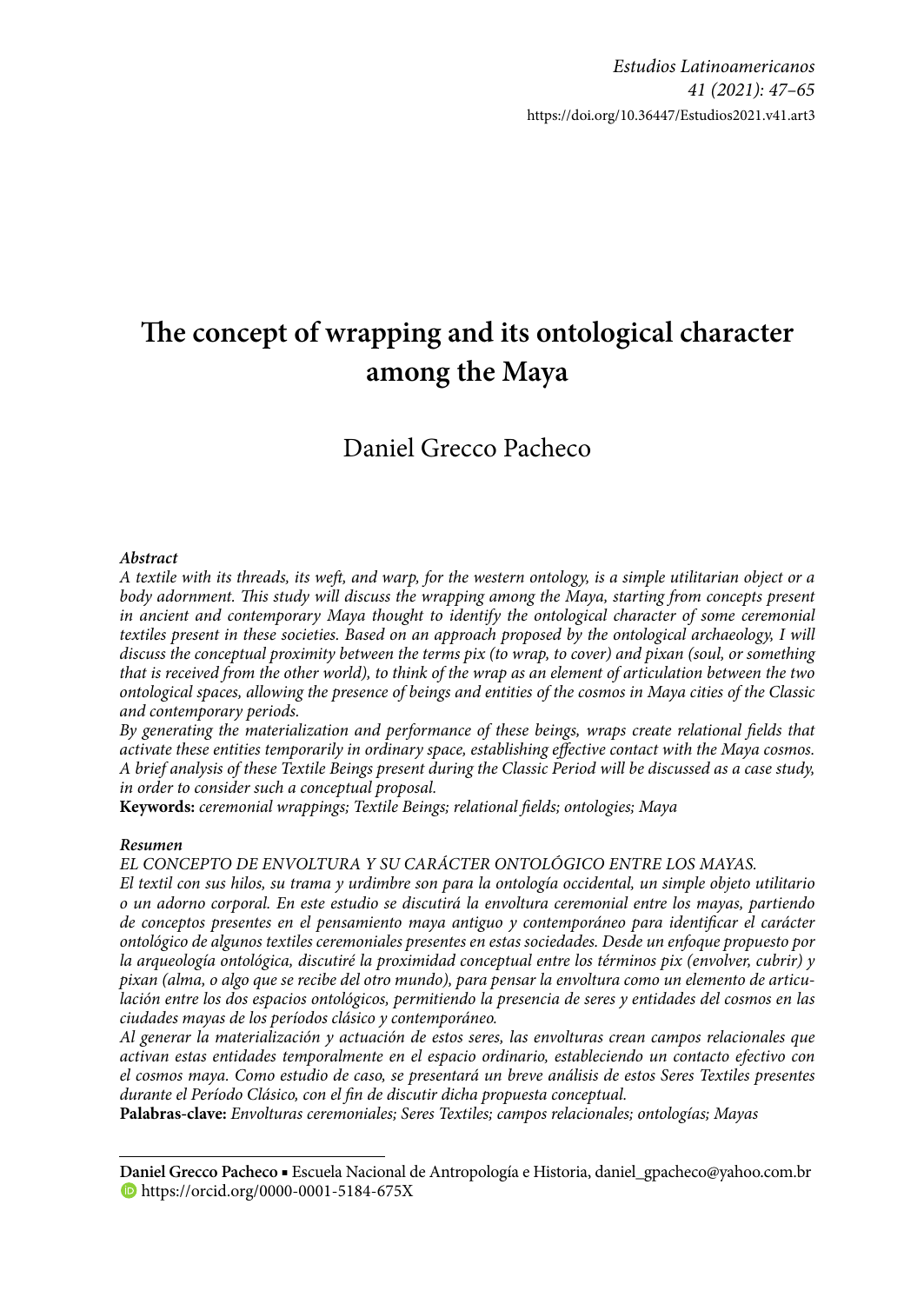# **Introduction**

Textiles have been present among the different Mesoamerican peoples since the most ancient times, with the earliest date around the year 8000 B.C. for textile remains collected in a cave at the Guilá Naquitz site in Oaxaca, Mexico. The oldest evidence of the presence of unspun cotton dates back to before 5000 B.C. and it was found in another cave in Coxcatlán, in the Tehuacán Valley, south of Puebla, Mexico (Anawalt 2000: 206).

The antiquity and the wide presence of the Maya and Mesoamerican textiles contributes to the understanding that fabrics and yarns in these worlds are much more than elements used for body adornment, transport, and wrapping objects and food. In fact, they are present in the very conception of the creation of the cosmos and its inhabitants. This article aims to discuss this fundamental element of Maya cosmology and ontology, namely objects wrapped in textiles. Commonly called "sacred bundles", such objects are present at different times in different sources relating the Maya and Mesoamerican. But why are some types of objects wrapped? What does such a bundle mean? How do the wrapped objects participate in relations between the different ontological spaces? These are some of my research questions that will direct this study.

To answer these questions, I will discuss the concept of wrapping among the Maya, based on the theoretical and methodological approach called ontological archaeology in an attempt to consider a concept from the ontology of the current Maya peoples themselves. By following such a theoretical proposal my objective is to approach the study of the ontologies of the peoples of the past from an ethnographic reflection to consider material elements of the Maya of the past.

My approach seeks to go beyond traditional approaches that are of representational character and based on the idea that things can exist and be understood by themselves, and not just a reflection of the representation of something else (Henare et al. 2007; Alberti, Jones, Pollard 2013; Alberti 2016). Things can be social actors and have an important role in the social dynamics of different groups in the past and in the present (Olsen 2010). By proposing to work with the concepts and philosophies of the Maya peoples to reflect on the performance and materiality of ceremonial wrappings, I move away from traditional approaches that consider such sets of objects as being simple powerful objects, artefacts that represent the power of the *ajaw*, transformative objects, relics of ancestors, objects related to the maintenance of purity. All of these interpretations come from a representational perspective.

My study represents a different proposal. I seek to identify the ontological aspect of Maya bundles. These ideas come from the study of the lexicon of contemporary Mayan languages and the pre-Hispanic and colonial periods, to identify the conceptual proximity between the terms used for "thing wrapped" or "wrap"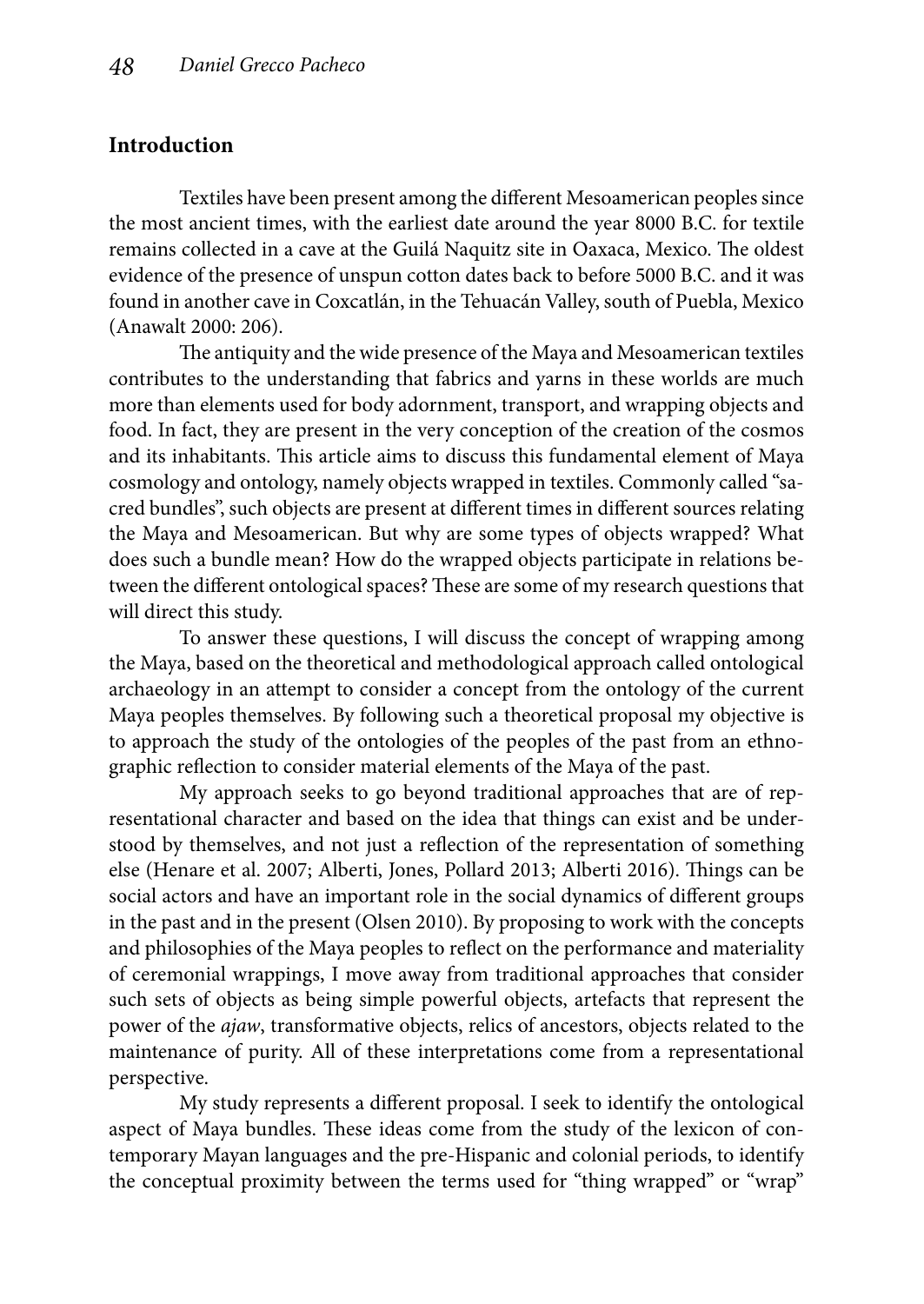and "soul" or "something that is offered or received from the other world" (Barrera 1980: 658). In addition, my interpretation attempts to integrate contemporary Maya knowledge, especially of the Tz'utujil communities of Santiago Atitlán, Guatemala, where it is possible to identify the ontological character of Maya textiles.

The cult of beings wrapped in cloth is still present in the brotherhoods (*cofradías*) in Santiago Atitlán. From previous studies carried out by Michael Mendelson (1958), Robert Carlsen (2011), and especially from the ethnographies carried out by Allen Christenson (2006), come important elements and ideas that contributed to my first observations about the concept of wrapping. For example, Martín is a wrapped being present in the Brotherhood of San Juan Bautista, in Santiago Atitlán. Martín's body is considered a "sacred" bundle called *Yol Jap*, "navel of the rain" (Vallejo Reyna 2005: 108). This being is responsible for incorporating positive and generative aspects of life, and according to the Tz'utujil ontology, Martín is the "face of the earth", the field where plants grow. He is the patron of maize crops, of the land, of the mountains, of the volcanoes that surround the community, of the ancestral spirits (Christenson 2006: 232). The bundle of textiles and animal skins gives it a physical corporeity. And he allows the presence of these intangible beings, like the beings of the cosmos in our ordinary world.

Another important set of observations comes from the work carried out by Martin Prechtel and Robert Carlsen (1988) connecting the manufacturing of a textile with the process of birth. Maya textile manufacturing is an ontological event, an act of creation of a new Being. This processing is carried out through an animated loom, with different parts of the body, connected to the tree of life. Maize brings consistency to threads, the body of the Textile Beings. When the weaver connects to the loom at the waist, she shapes this new being from her corporality, from a bodily movement, which gives birth to the new being.

Thinking about these cases as well as the recent studies carried out by Pedro Pitarch (2020) about Maya textile metaphors as elements of contact with the other ontological space, I decided to work with the approach of the recursive ontological archaeology to think about the concept of wrapping between the Maya with the focus on their ontological aspect. Such an approach seeks to recognize the existence of multiple ontologies in the past and allows for different possibilities of understanding these other ways of thinking and contributing to the recognition of the existence of other modes of existence beyond the human, such as alterities, beings, and subjectivities, that are not part of the modern ontology (Alberti 2016). With this in mind, I propose to use the concept of ontology as a possibility to reconsider other worlds and to enable the creation of new concepts of materiality (Alberti and Marshall 2009).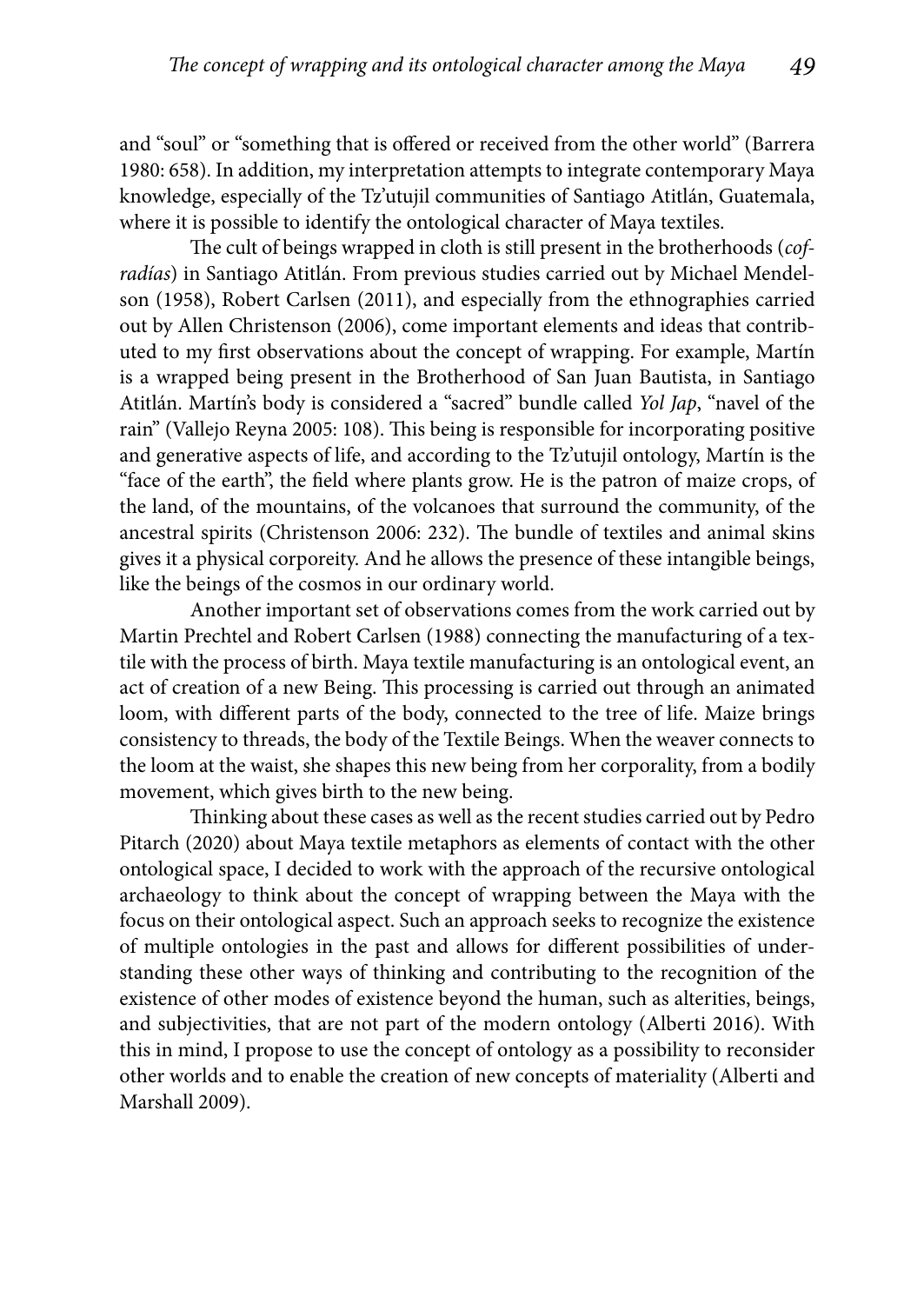### **Wrapped objects**

Weaving plays a fundamental role among the Maya and throughout Mesoamerica, where it is widely believed that the cosmos is formed by a great interlacing of threads that form a woven fabric, in a weave that unites heaven and earth in a huge seam (Klein 2015: 235). The presence of wrapped objects has an ancient origin in Mesoamerica, dating back to the Preclassic Period (2000 B.C. - 250 A.D.) with the Olmecs. The practice and importance of wrapping certain types of objects is a tradition popular throughout Mesoamerica and in other parts of the world, especially among the indigenous peoples of the *Abya Yala*<sup>1</sup> , such as the Andean peoples (Brown Vega 2015) and the indigenous peoples of North America (Zedeño 2008). In Mesoamerica, according to Fray Andrés del Olmos, who participated in the intellectual conquest of the indigenous groups of this region, textile wrappings would be the main objects of worship and reverence for these peoples (Olivier 2007: 281).

In addition, another material piece of evidence confirming that there is a large presence of images of objects wrapped in textiles between the Maya are, on one hand, stone objects such as panels and stelae, and on the other, ceramic objects, in contexts of scenes related to the other Maya ontological space, known as the Underworld, which is dominated by "fantastic" beings such as "gods", ancestors, and other non-human entities. In other images present especially in the lowland sites of the Classic Period  $(250 - 950 \text{ A.D.})$ , we find bundles associated with scenes of rulers ascending to power as well as self-sacrifice, for example in the Palace Tablet of Palenque, which shows a scene with the ruler *K'inich K'an Joy Chitam* accompanied by his father, *K'inich Janab Pakal*, and his mother *Ix Tz'akbu Ajaw*, who hands him an open bundle with a lithic eccentric and a shield (Grecco Pacheco 2019).

Textile wraps are associated with different elements and objects such as images of divinities or forces of nature, effigies, lithic material, objects used for the performance of self-sacrificing ceremonies, and mortal remains of important ancestors. From the analysis of the archaeological material, it is possible to find two types of wrappings: the important and powerful wrapped objects deposited in offerings, caches, or tombs, and wrapped people, such as mortuary packages. Some wrapped objects found in archaeological assemblages are feathers, flint, jade (green stones), wood, ashes, self-sacrifice paraphernalia, small objects used for the extraction of blood, such as eccentrics or striped thorns, small stones, leather, animal parts, and bones.

During the colonial period, the main records of the presence of wrapped objects point to two main characteristics. The first is body wrapping in mortuary practices. The second is items wrapped as relics of lineage founding chiefs (Carmack 1981)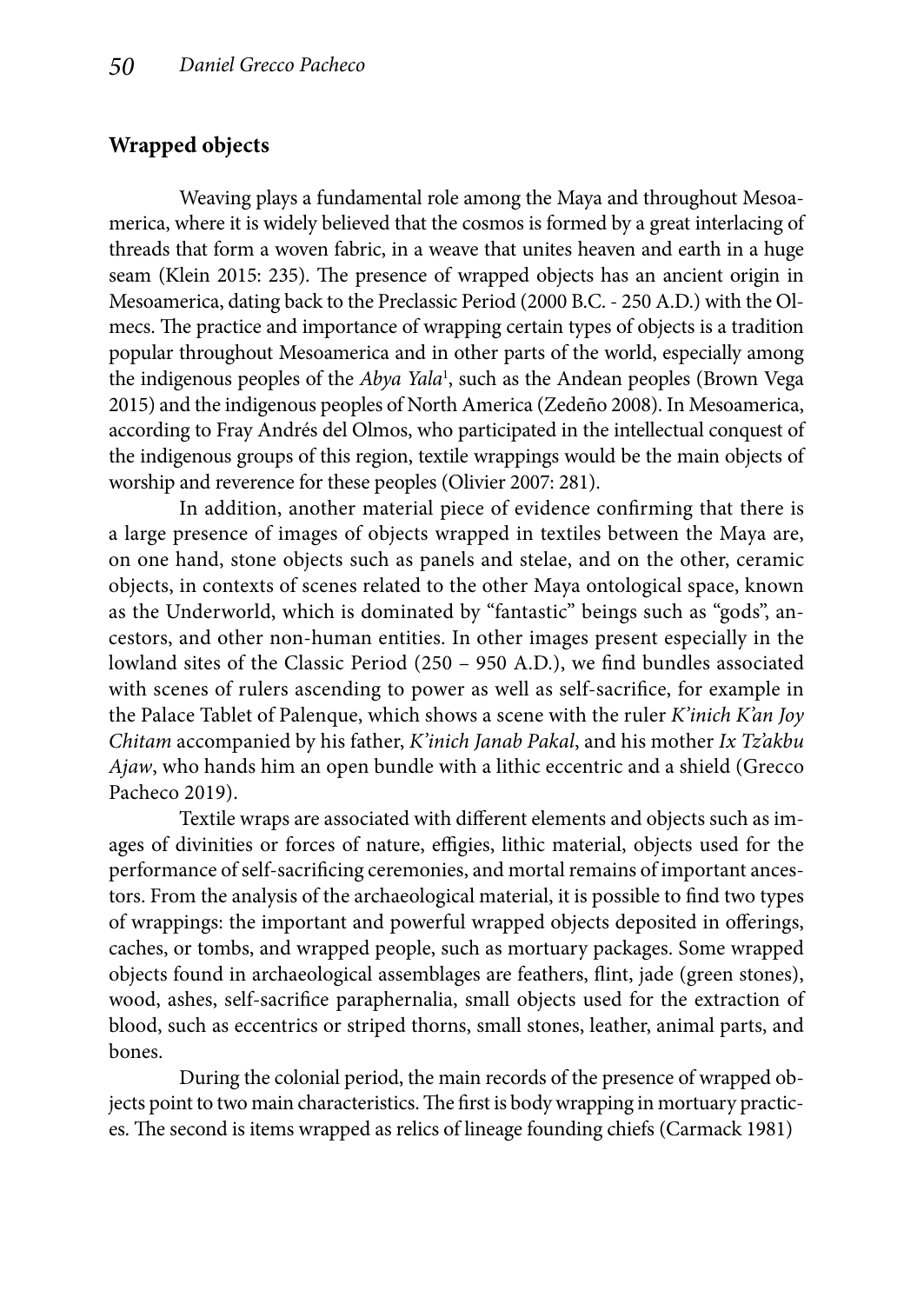#### **Investigating the ontologies of the past**

One of the goals of this research was to develop an approach in archaeology that investigates the ontologies of the past. The starting point for these reflections has been the application of the concept of relational ontologies, and the development of local theories for archaeological studies (Holbraad and Pedersen 2017; Henare et al. 2007; Alberti 2016; Haber 2006).

The main idea of the concept of ontology offered by this approach is related to other worlds, other ways of thinking, and acting differently than expected by the western world (Venkatesan et al. 2010). It proposes to discuss the constitution of Beings and elements of other ontologies besides the Western one. It recognizes the existence of multiple ontologies in the past and allows different possibilities of understanding these other ways of thinking, helping to recognize the presence of other modes of existence beyond the human (Alberti and Marshall 2009). These approaches use ethnographic concepts to reconfigure archaeology theoretically and conceptually, thinking about materiality. The recursive ontological archaeology is an approach proposed by Benjamin Alberti (2016) based on the work of Martin Holbraad and Morten Axel Pedersen (2017); an approach that was influenced by the idea of "methodologies that think through things".

Another important point discussed by this archaeological approach is the idea of conceptualization, to access other worlds and other ways of thinking. Or, like it was proposed by Amiria Henare, Martin Holbraad and Sari Wastell, "*we need to seize on a methodology that allows for concept production that makes worlds"* (Henare et al. 2007: 19). These concepts can be discussed through the use of ethnographic data from societies associated with the archaeological material studied, or concepts that come from the material analysis of things. Benjamin Alberti's proposal for a recursive ontological archaeology (2016) is an attempt to identify the intrinsic ontological differences present in things for the proposition of concepts from the materials themselves and from indigenous theories.

From such theoretical bases, an approach was developed to think about the concept of wrapping among the Maya. My main proposal is to think about wrapping based on Maya thought and philosophy. To current Maya communities and also to the ancient Maya, the cosmos is divided into two ontological spaces or states of being: the ordinary world and the other side of something, also called the Underworld, a space composed of the presence of unstable substances, essences, soul entities, ancestors, entities of the cosmos, and "gods". Ceremonial wraps are the result of a relation between these two ontological spaces (Pitarch 2020).

Based on this proposal, a method was developed for the creation of a reflection on the concept of wrapping among the Maya, to work with the archaeological material related to this topic. The first step was to think of the thing as a heuristic phenomenon, removing their previous Western meanings from Maya wrappings,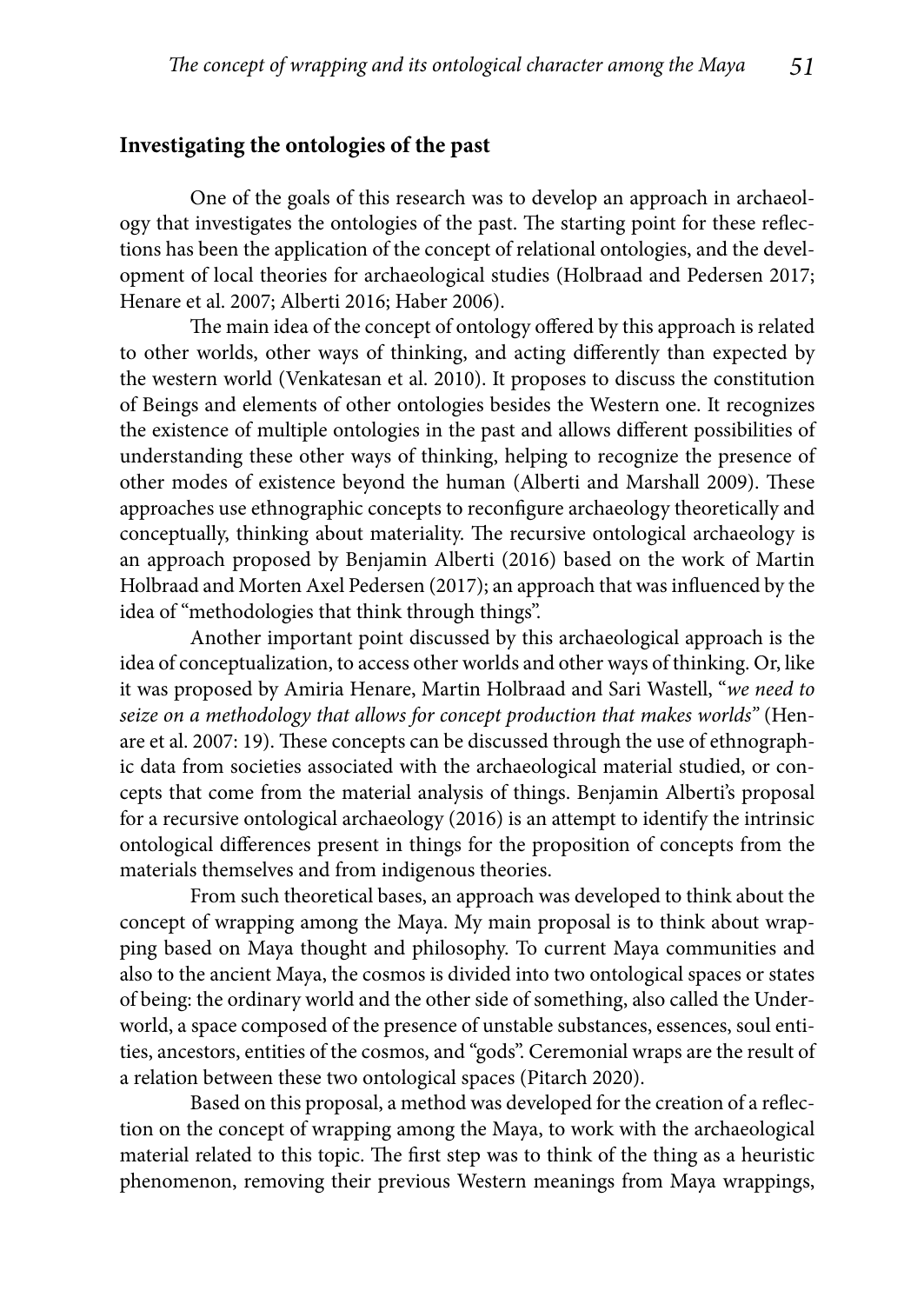such as the idea of "sacred objects", or "sacred bundles", or the idea that they are simply objects to carry something. The next step was to transform things into concepts by the use of ethnographic, ethnohistoric, linguistic, and epigraphic data from different Maya peoples to "fill in" the blanks.

From my investigation of the lexicon of different Mayan languages in different temporalities, I have identified that the word *pix*, used for "wrapping, binding, covering", in many of the Mayan languages has the same linguistic root and is related to *pixan*, which is used to designate "the soul or something that is offered or received from the other world" (Barrera 1980: 658). In two of the dictionaries studied, the *Calepino de Motul*, from Yucatán from the 16th century, and the Maya *Cordemex*, from contemporary Yucatecan, indicate that the same word *pixan* can be used both for "soul that gives life to the body of man" and for "thing that is covered, and thing tangled" (Arzápalo Marín 1995: 643; Barrera 1980: 658).

This linguistic and conceptual proximity between the terms can also be seen in other contemporary Yucatecan dictionaries and in other Mayan languages, such as Ch'ol, Ch'uj, Itza, Jakaltek, Q'anjob'al, and also the Tsotsil and Tzeltal.

The proximity of these words leads me to agree with Pedro Pitarch who argues that what defines the soul is not its substance, but its fold condition (2020). In this way, it is possible to think of the wrap and non-tangible beings of the other space as the same element, made up of the same essence and to find their possible distinction in their change of shape.

Another important contribution to my analysis of the concept of wrapping comes from epigraphy, the analysis of ancient Maya writing. The *k'al* glyph, a word found in ceramics and stone monuments, refers to ceremonies of wrapping certain dedicated objects with cloth, the *k'altuun*, which is associated with the concept of "wrapping something, tying" (Boot 2009: 231; 248). Those ceremonies were performed to celebrate a *k'atun* ending among the ancient Maya. Another glyph related to the concept of wrapping is the *joy* glyph, represented graphically by a wrap and which means "to be surrounded, and bound" (Calvin 2004: 17). Linda Schele and Nikolai Grube in their studies about the *pih* glyph present in the city of Palenque, also added an important contribution to the reflection of the notion of wrapping present in the Classic Period (1993).

The last step of my process of rethinking the idea of wrapping is when the thing becomes a concept, from the ethnographic, linguistic, ethnohistorical data, and the philosophical elements of the theories of relationality, so we can have the concept of *pix* to refer to Maya textile wrapping.

The main role of the *pix* is to retain elements of the other ontological space in the ordinary world. They surround virtual objects that have their activation in the other world, the presence of this thing in a temporary way, with a virtual content, which belongs to the other side, updated through a wrap; a bundle that materializes those movements of the cosmos; instable elements in the ordinary world, whose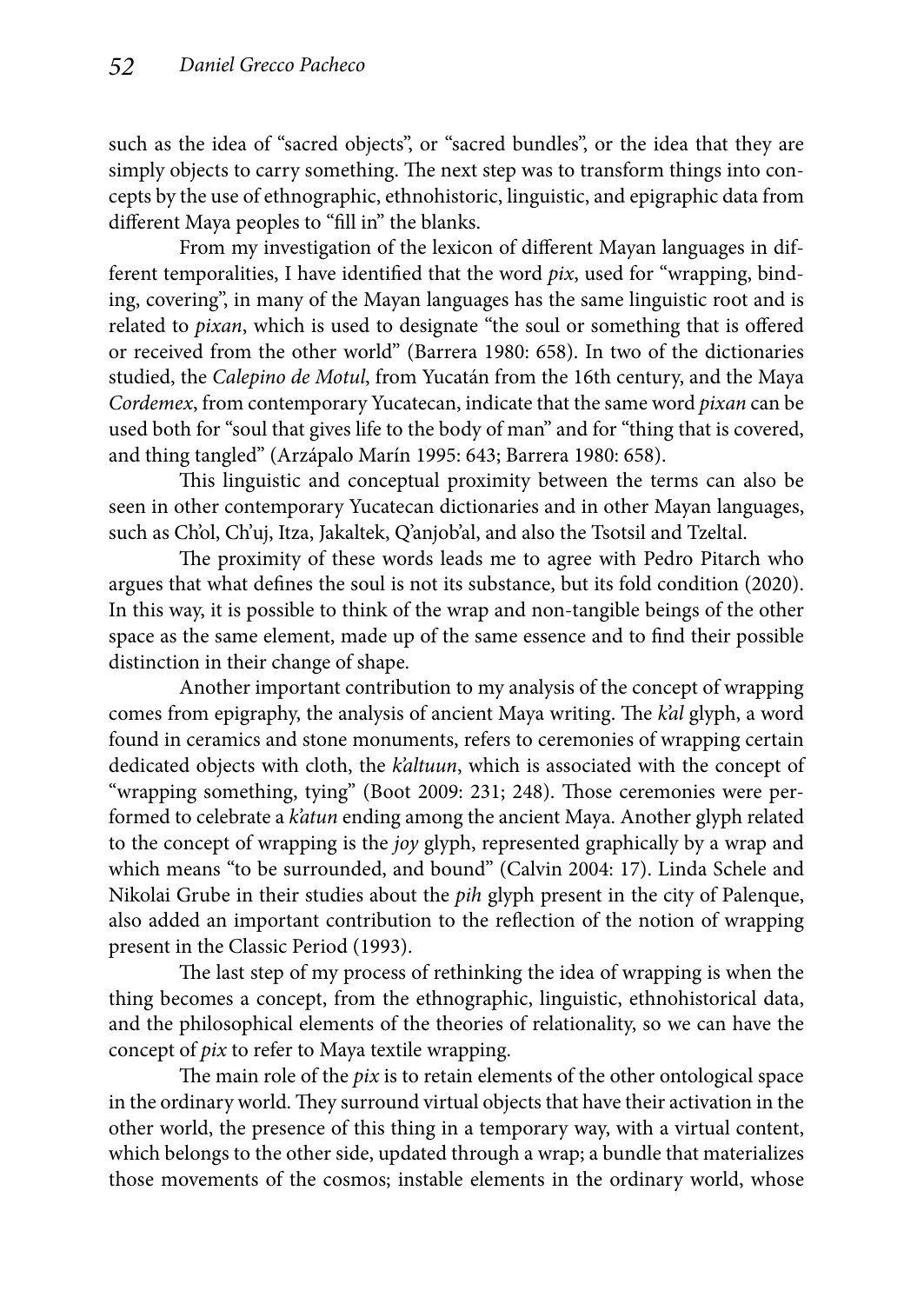conceptual feature can be thought of as similar to its physical feature; the textile's fragility.

Manifestations of the *pix* in objects present among the Maya of the Classic Period, appear in certain important moments that are related to the Underworld. It seems to be managed by the entities of the cosmos and also by the ancestors, as elements of contact between these two ontological spaces.

The first practice emphasized by this research is the performance of the wrappings through which different types of beings gain life. The wrap and the intangible beings of the other space become the same element, constituted of the same essence and finding their possible distinction in their change of form. By wrapping certain types of objects, or beings, these textiles become the being or the wrapped object itself. The two elements become one. The conceptual characteristics of the *pix* also merge with its own materiality.

The second manifestation related to *pix* is its role in creating relational fields between elements of different ontologies, within a *meshwork* (Ingold 2015). Fields that unite different classes of objects such as stones, powerful objects for the extraction of blood in sacrifices, bones such as parts of ancestors, parts of gods, and non-tangible beings, among others, that are wrapped under the same field of relations. When using the concepts of relational field and relational ontologies in archaeology, a detailed analysis of the archaeological assemblage in which the analyzed materials are located is essential. To identify the elements of this *meshwork* (Ingold 2015) or *assemblage* (Deleuze and Guattari 1999; Laguens 2013; Fowler 2013; Edgeworth 2012), the study of objects and their relations with other kinds of objects is an essential element. This includes architectural structures, people, remains of fauna and flora, the groupings of vibrating materials, flows, forces and agents of all kinds, both human and non-human, material and cognitive (Edgeworth 2012: 86).

According to Tim Ingold, the social is composed of dynamic and continuous lines of life that flow through and in relation to other processes (Ingold 2015: 115). Thus, members of some groups, whether they are human or non-human, are part of a great *meshwork* of relations established where life and action emerge from the interaction of forces and contacts conducted along the lines of this *mesh* (Ingold 2015: 148). The identities and properties of material entities are constituted from and defined by physical, biological, and social relations. They are contextual elements that are generated continuously, and which remove the dualism between subject-object, a characteristic of Western thought, as well as the fixed border between the organism and its environment.

This presupposes that humans, non-human beings, objects, landscapes, and natural phenomena can interact with each other in a *meshwork* of relations, to form an exchange and expanded sociability. They are elements endowed with an agentive potential, that are created and that gain an action from relations.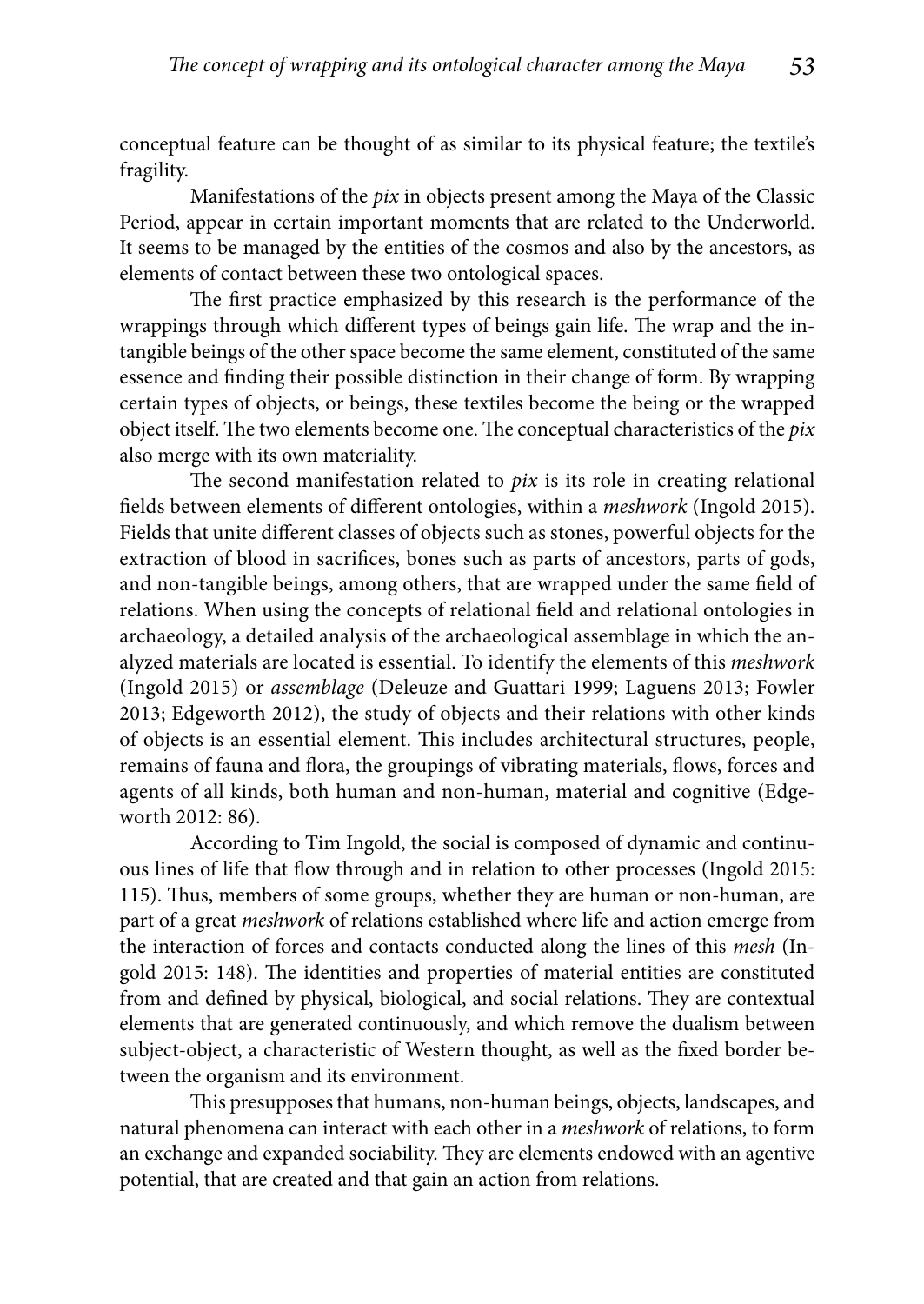The different classes of beings are formed from their existence in the world, with the creation of different types of relations. In a relational ontology, relations are bidirectional with things in the world and with materiality, being both constituted jointly. This continuity between humans and objects, animals, and intangible beings emphasizes a relational perspective of interdependence with the cosmos (Harrison-Buck 2020: 425).

Thereby, the wrap creates different relational fields with beings and elements belonging to different ontologies that act and interrelate under the same space defined by these entangled agencies. That would be something closer to the way the ancient Maya thought of their world, as an intertwining of different ontological elements in constant relations with each other; a world where the division between subject-object was not present in its relations with the material world, where certain objects were treated as people with a soul and with agentive powers (Vogt 1993).

For the Maya, the relations that exist between subject and object, human and non-human, can produce a variety of identities and commitments. According to Eleanor Harrison-Buck, such relations would be "conversational", incorporating a relational ontology or a way of being in the world where there is no separation between the subject (as an informed observer) and the object (as an unknown inert material) (Harrison-Buck 2020: 424).

In this way, I think that in the case of the *pix*, especially those that are entities and beings of another nature, they are activated and gain life from their presence in the *mesh* of fields of relations between elements of different ontologies, where action and sociability emerge through the interaction of contacts and movements present in the entanglement of the lines of this *meshwork*. In other words, the actions and the relations established throughout this entanglement are due to contextual and positional issues where, from a certain position, it is possible to activate certain entities and beings.

# **The** *pix* **materiality**

Just as the beings from the other space are unstable and fragile when they are in our ordinary world, the textiles that make up these wraps are also unstable. They are made of perishable materials, their materiality also indicates an instability, a temporary and limited existence. They are materials with low durability.

Its conceptual characteristic indicates its unstable, fragile and temporary condition when it is in contact with the ordinary world and when it merges with the materiality of the fabrics that make up these bundles, that is, its instability and its ephemeral condition of duration. Such reflections were produced from an exercise proposed by Martin Holbraad and Axel Morten Pedersen (2017) who propose that things can contribute to their own analysis based on studies and reflections of their properties, uniting material and conceptual issues in each object analyzed and giving these attributes a leading role in the archaeological analysis. In such analyses,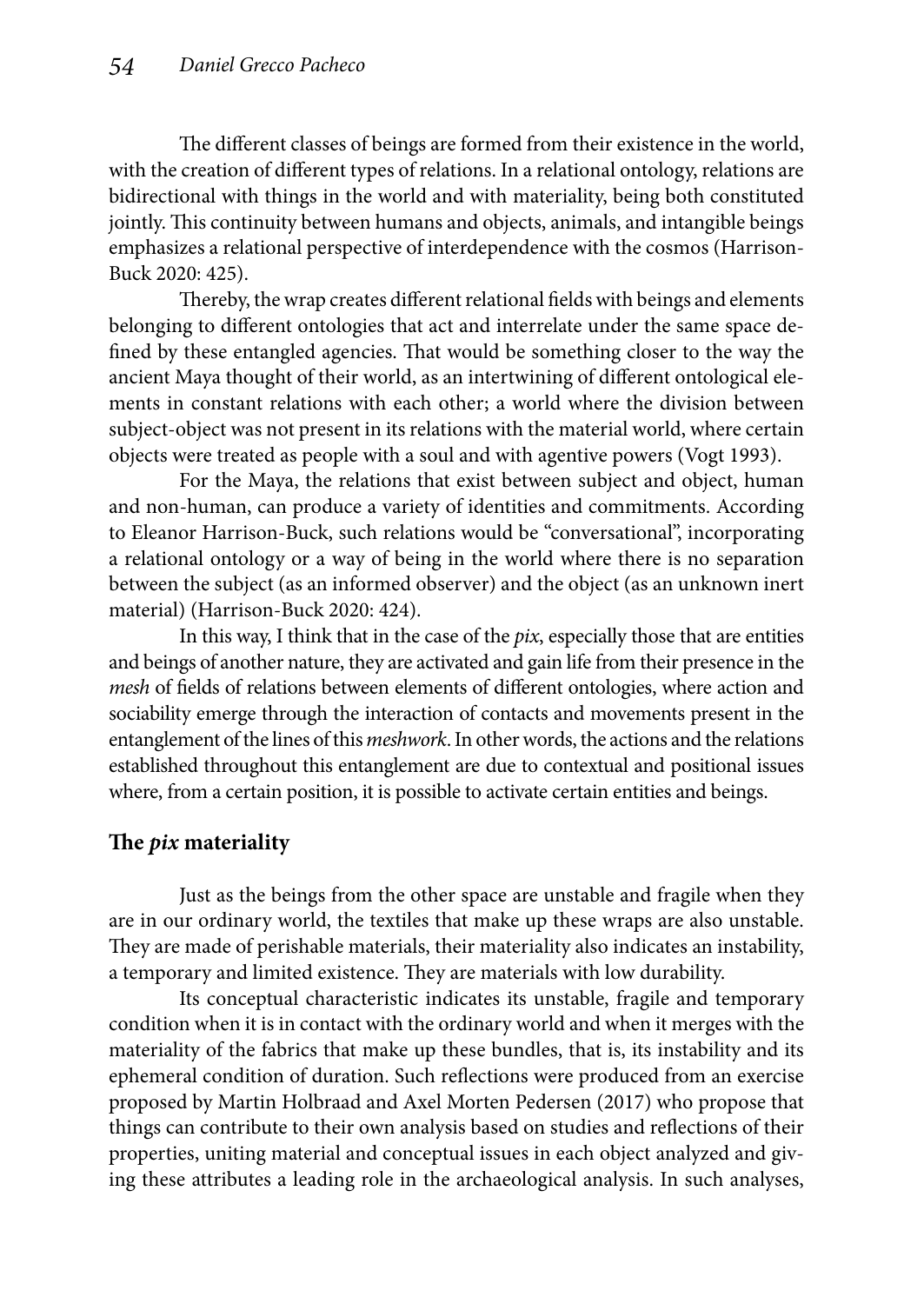beyond discursive questions, the importance of affective character is emphasized from the relations established between people and things through experimentation with what is heard, seen, tasted, touched, and experienced.

Thinking about the things from their own matter (Henare et al 2007), and the matter as something relational, it is possible to identify a constant becoming, a transformation that is part of their own constitution. In other words, a matter that is formed through and from its practical activity, an active component of the world (Ingold 2015: 61). In addition, such an active characteristic of the matter is also related to the way the ancient Maya thought of it, as something that stores energy, "spirits" and forces of nature, with a latent potential (Houston 2014: 5).

The constituent material of textile wrappings, thought of as constructed stories, enables us to identify that the weaves of the fabric become entangled and unraveled through time. They find a parallel in the temporal presence of the *pix* in our ontological space. A presence marked by the durability of the material that constitutes it, the vegetal threads that flow and are in constant change throughout its entire existence. The spun wefts of textiles are formed like a mesh, like a spider web with its interlaced threads that constitute a living space for spiders and at the same time it is part of their own being.

The movements of entangling and untangling, the wrapping and the "unwrapping" erase the reckoning of time, inside these wrappings time is annulled, past, present, and future are mixed in disordered positions. The beings retained by these *meshes* come from distant temporal spaces, from distant pasts, such as the ancestors, or the entities from the creation of the Maya cosmos. By wrapping any kind of being, its space-time presence is canceled. The being remains wrapped, covered, hidden, and in a certain way forgotten by time.

The *pix* have their relations beyond themselves because, they are in a constant process of becoming, a visible characteristic in their meanings and in their changes of matter. In the case of the fabric, these changes are made by the perishable nature of the fibers that compose it, because they have vegetable elements with ephemeral durability as their main material. This matter is constantly evolving, mainly due to the action of two types of agents, non-human beings that are present in plant fibers, such as bacteria, fungi, and other organisms, and also due to the action of climatic agents. These sets of elements act decisively for the process of becoming of the vegetable matter that makes up the textiles.

Another important element is how the ceremonial wrappings are manufactured. The construction of textiles with four sides obeys the spatial arrangement of the Maya cosmos. It is a model of this cosmos, a reduced space, which nonetheless obeys the same dynamics of the cosmic space among the Maya. Such a practice is made possible by the technology called the backstrap loom, that allows the creation of textiles with four finished sides, something that contributes to the very model of this cosmos.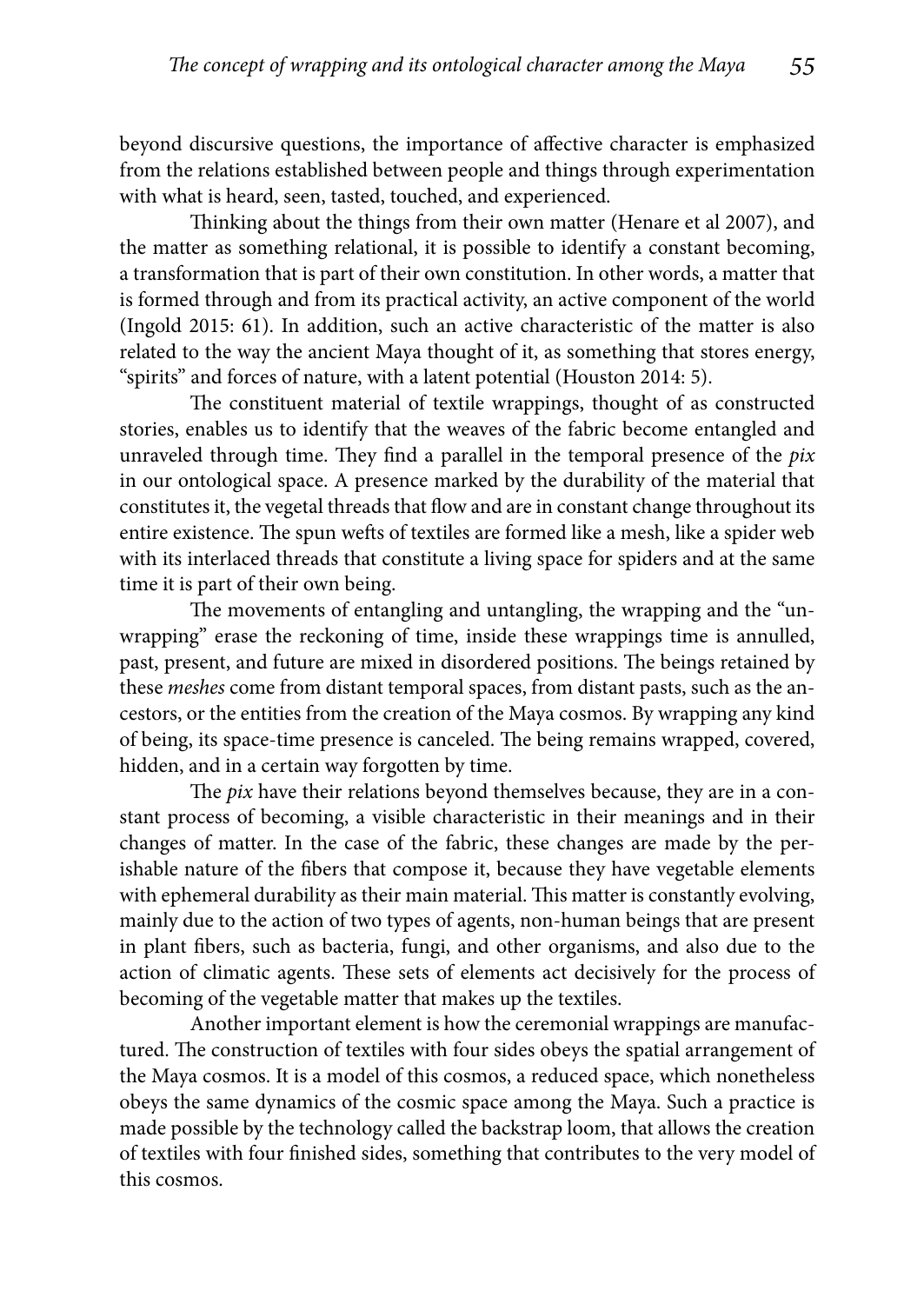Finally, it is important to highlight another type of process related to textiles among the ancient Maya: the intentional changes of matter of certain elements. Such transformations are characterized, for example, by animal skins that go from their original context to being used in stone objects. Textiles with their wefts and warp that go from being plant tissue to becoming a vessel where it is possible to perceive all the complexity of the textile elements present on another material medium.

These exchanges of materials and the condition of the wrapping are useful tools to think about reflections on their materiality in changes oriented by ontological premises and also political practices that needed the lasting presence of such elements of contact with the beings that inhabited the other spaces. Protective entities of the Maya cities and creators of the cosmos, in many cases, needed to be present for a long time in order to participate actively in the conduct of the political practices of Maya rulers.

# The *pix* of the Beings of maize

After discussing the concept of *pix*, we can think about different types of its manifestations during the Classic Period. The first is its presence in the *ajaw's* power-taking acts, as part of the personhood of important ancestors. Part of their partible, divisible person (Strathern 2006), or their expanded personhood (Gell 1998), present in the ordinary world through the use of the bundle The second is the time involved in the *k'atun* ending - the wrapping of temporary animated beings during the *k'altuun* ceremonies. The third is wrapping rulers after their death, in preparation for their journey to the Underworld and their rebirth as the Maize God - the wrap as an element of renewal and conservation of the soul entities that made up the body of the Maya rulers. The last case involves the entities of the Maya cosmos and the wrapped offerings, which determined moments of contact with the other Maya ontological space - a materialization of the cosmos entities.

The case study that I will discuss is related to its last type of manifestation of the *pix*, present in the Barton Creek Cave, Belize. This cave is a site with ritual occupation and activity between the Early Classic Period (250-550 A.D.) and the Late Classic (550-830 A.D.). It is important to emphasize the role of the caves in Maya ontology as places connected with the Underworld, an entry point to this world of ancestors, the dead, the creators of the cosmos, and other types of beings (Stone 1995).

In their study in Barton Creek, Christopher Morehart et al. (2004) recovered a textile fragment with a great diversity of plants such as maize fragments, with intact grains, pumpkin seeds, beans, peppers, and copal. All these elements were wrapped in a textile fragment 5 cm long and 3 cm wide. The cloth presents technology similar to other textile remains found in the Maya lowlands in ceremonial contexts, such as tombs, caches, caves, and cenotes, that is textiles manufactured in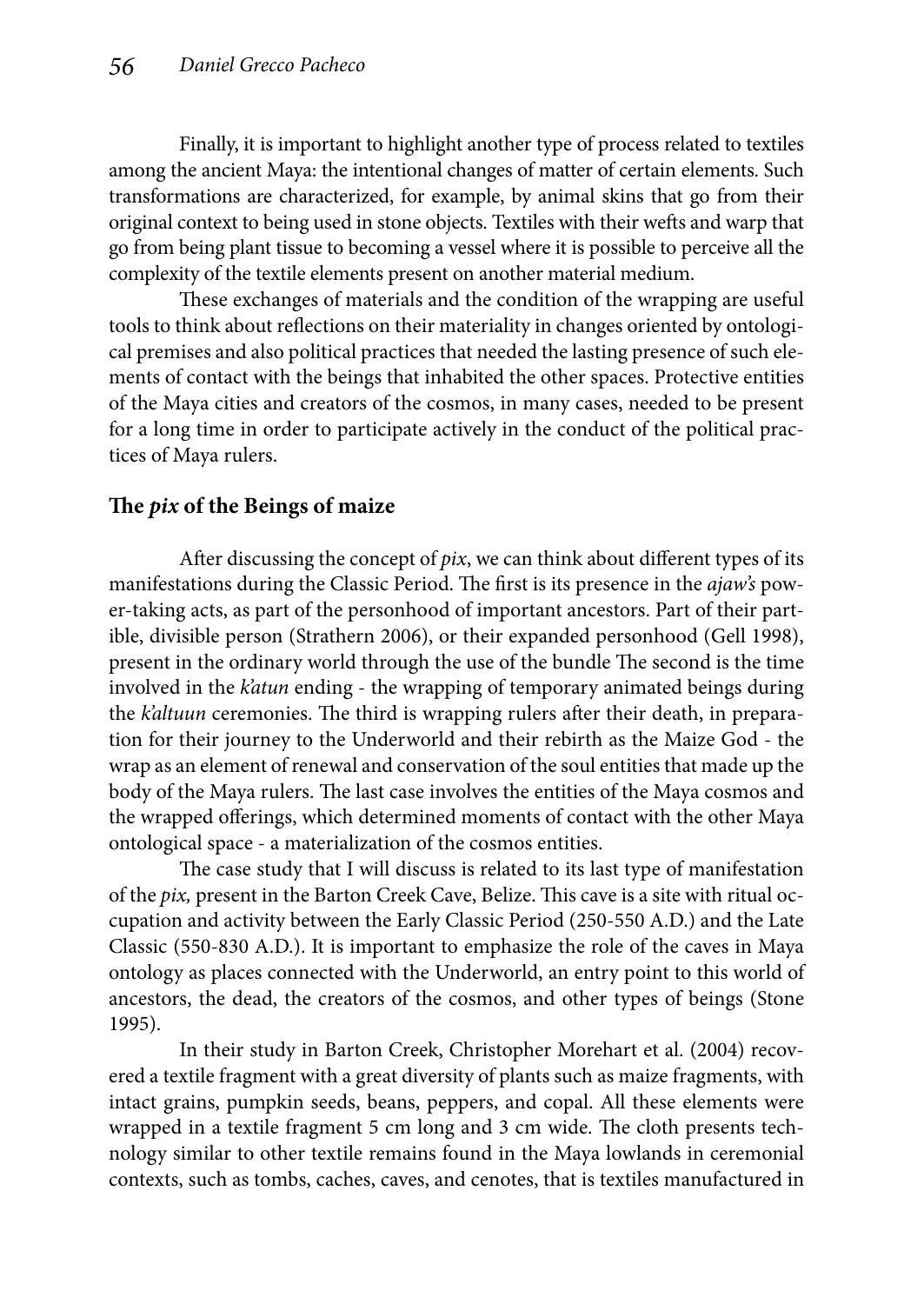Z and S-folded cotton, with at least three types of plain weave, brocade (plain weave with complementary weft decoration), twill, double weave, interlocking weft, and tapestry (Looper 2006: 85).

The letters Z and S refer to the twisting direction of the bent yarns depending on whether the spiral adjusts to the central inclination. Regarding diameter measurements, the number of twists per centimeter and twist angle for warp yarns, and weft elements are useful methods for analyzing tension elements, and differences in fabric textures (Morehart et al. 2004: 52).

Among the main materials used in textile production of the pre-Hispanic Maya are cotton, henequen, ceiba, yucca, palm, nettle, and different types of cactuses. The main technique used is that of the backstrap loom, a very portable device, where one end is tied to a tree or pole, while the other end is tied to the waist of the weaver, who maintains a tension in the warp by using their bodyweight.

An analysis with scanning electron microscopy, conducted by Morehart's team, revealed long and narrow single-celled fibers and characteristics of cotton of the *Gossypium hirsutum* type, a species that constitutes the majority of textile production in ancient Mesoamerica (Berdan 1987: 236). Among the Maya, the earliest record of cotton cultivation date back to the Pre-Classic period (2000 B.C. to A.D. 250), intensifying in the lowlands during the Late Classic Period with the production and exchange of tribute fabrics (Morehart et al. 2004: 53).

It is not possible to identify the warp and weft elements of the tissue fragment, but according to Morehart et al. (2004), the fabric would be a 2/2 twill. The cotton fibers of both items A and B were  $Z$ -spun. The  $Z$ -spun yarns were then Sdoubled to create composite assemblies. A elements are looser with compound yarns of about 0.56 mm, 12 turns/cm, and a twist angle of  $20^{\circ}$ . The B elements have a wider diameter with 1.04 mm composite yarns and have a tighter layer with 12 turns/cm and a more pronounced 55° twist angle.

In addition to the textile fragment, five sets of folded fibers were recovered from another sampling site. These sets are likely to be remnants of the same fabric because their technical attributes are identical. The cotton fibers of both items A and B were Z-spun.

The material, technical, and contextual information regarding the objects, and the textile fragment from the Barton Creek cave suggest that it was a piece of a ceremonial textile, a *pix*. Such an element was used to establish contact with the entities of Maize present in the Maya cosmos, possibly as an offering. By wrapping maize seeds, the *pix* permits the presence and performance of the Beings of Maize in the ordinary world; it recreates a fundamental element of Maya creation: maize.

By establishing contact with these primordial moments of the cosmos and the creation of the world and the Maya beings, the *pix* managed to materialize these Beings of Maize, similarly to the case of bundles that are now materializing Martín,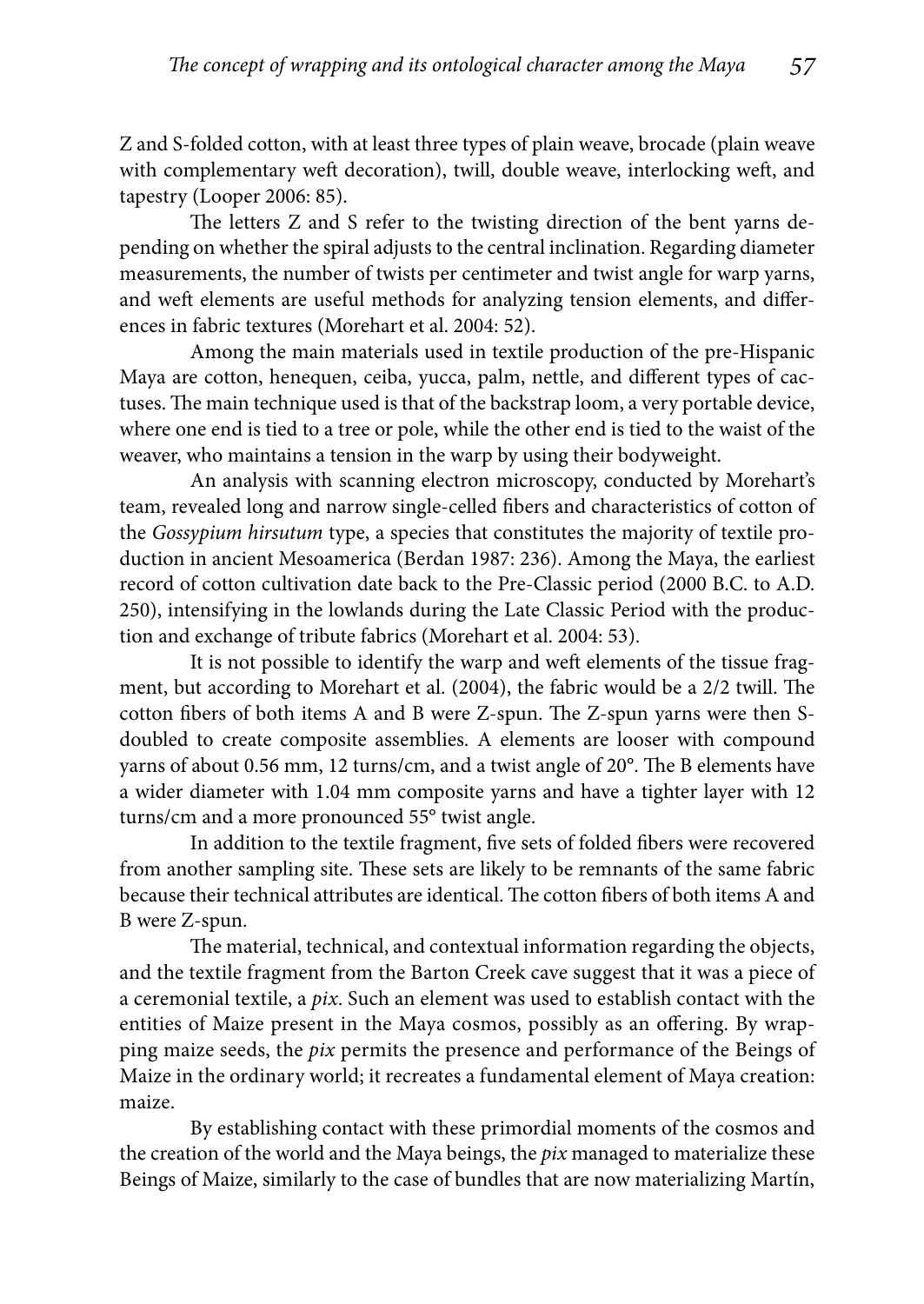the patron of Maize crops, of the earth, currently housed in the brotherhood of San Juan, in Santiago Atitlán. This being of the Maya cosmos associated with maize is materialized through a ceremonial textile wrapping.

This points to an ontological character of these textile wrappings, by allowing such beings and elements of the Maya cosmos to materialize and to be present in the ordinary world through this tool. A relational instrument capable of creating points of contact with the elements of the other ontological space.

# **Conclusions**

This study proposed the application of the recursive ontological archaeology to a conceptualization of Maya wrapping from ethnographic, ethnohistoric, linguistic, and epigraphic data to discuss the concept of *pix* as an element that materializes contacts between the different ontological spaces present in the Maya world.

Such elements can be considered parts of the other ontological space in the ordinary space with the function of materializing "supernatural" entities and beings, with the ability to form *meshes* of ontological relations within them by bringing together different classes of beings under the same space. In their performances it is possible to perceive a junction of these physical and ontological characteristics that make up the materiality of the *pix* in the Maya area, which contributes to its multifaceted state built from these multiple categories.

Such characteristics contribute to the ontological role of these ceremonial textiles among the peoples of different temporalities, with their capacities to form beings and shape intangible existences, as well as to retain parts of beings and different types of entities such as ancestors and patron entities of the cities of the Classic Period. Such characteristics are also depicted in wraps in stone monuments in cities such as Palenque. The Palace Tablet shows the ruler *K'inich K'an Joy Chitam* accompanied by his father, *K'inich Janab Pakal*, and his mother *Ix Tz'akbu Ajaw*, who gives him a *pix* with part of the essence of those ancestors for the exercise of their political power.

From the same city, there are other examples of bundles that give shape and action to the patron beings, entities G1, G2, G3, such as those that are described in the texts of the Temple of the Inscriptions. Such practices were present especially during the ceremonies of the *k'atun* endings, the *k'altuunes*, moments of the realization of ritual offerings for the entities of the Triad, with the decoration of effigies with ornaments, and also the ritual practice of textile wrappings (Stuart and Stuart 2008: 167).

The narrative present in this temple describes the *k'altuun* ceremonies and the headbands of rulers wrapped with the cosmos entities. The text says that on 9.11.0.0.0 12 *Ajaw* 8 *Keh* (October 12, 652 A.D.), during the *k'altuun* ceremony per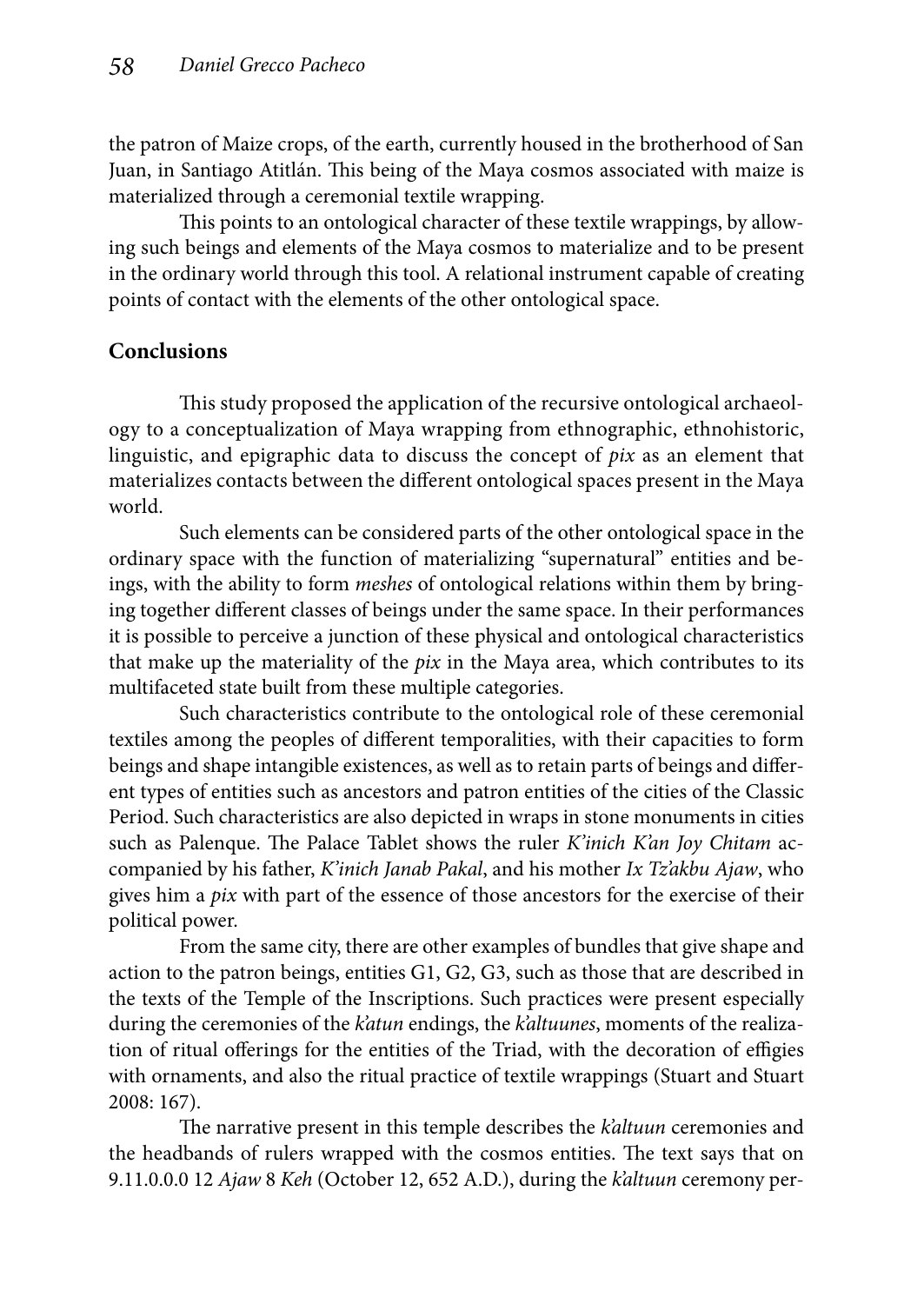formed by *K'inich Janah'b Pakal*, "it became *ajaw*", the main entity of the *k'atun,* Ich Chan Uh/Ixim, for B'olon Chan, an emblematic nomination of the ruling dynasty of Palenque (De la Garza, Bernal Romero; Cuevas García 2012: 92). Mercedes de La Garza, Guillermo Romero Bernal and Martha Cuevas García describe this text as:

> *Su segundo asiento o inicio del tuun [es en] 12 Ajaw 8 Keh, el décimo primer k'atun (09.11.00.00.00, 12 Ajaw 8 Keh, 11 de octubre de 652). Se enseñoreó el dios Ich Chan Uh/Ixiim, brotaron los árboles frutales, brotaron los cinco árboles… el ikaatz celeste, el ikaatz terrestre. Fue dotada de collares y orejeras B'olon Chan, la Familia de las 16 Familias del Gobernante de los Innumerables Sucesores. La espalda del k'atun 12 ajaw. Lo vio el Incensador del k'atun, el señor K'inich Janhb' Pakal, Sagrado Gobernante de B'aakal.*

> *Él da […] el tocado ko'haw e la veintena (del k'atun) y el pik del dios Unen-K'awill. Se da la blanca/sagrada diadema, el ko'haw de la veintena y el pik del dios K'in Ajaw (GIII). Es la atadura de la diadema del altar-kuch-al de los Dioses Incensarios de GI, Unen-K'awiil y GIII, los hijos de K'inich Janahb' Pakal, Sagrado Gobernante de B'aakal*2 (De la Garza, Bernal Romero; Cuevas García 2012: 92-93).

In this text, it is possible to identify the presence of the wrappings of the earth and the sky, offerings, tributes with elements of the cosmos, carried by the creation entities of the Maya world. The second part of the text also identifies the presence of the *pix* with the attributes of "gods" or entities of the cosmos; in this case, the *pix* of *Unen-K'awiil* and the *pix* of *K'in Ajaw*. In the text, objects related to the Patron "gods" of Palenque and the wrappings dedicated to them are identified, such as: *tup* (earmuffs), *sak hunal* (white paper), *uh* (necklace), and *kohaw* (helmet) (Carrasco 2005: 72). In addition, in other passages of the temple texts, the wrapping of the altars belonging to the Triad of Palenque is described.

This practice of wrapping the offerings, the censers, and the patron "gods" of this city, at each *k'atun* ending, seems to be something common and recurrent at different times in Palenque and allowed these entities to participate and be present at certain important events in the city.

In the same way, it is possible to identify the presence of these beings from the cosmos wrapped in textiles in the offering of the Beings of Maize found in the Barton Creek cave in Belize. From the use of the theoretical reflections on the concept of *pix*, it is possible to think of the presence and the materialization of these entities in the ordinary world of Barton Creek from the performance of a ceremonial wrapped textile that gave these beings an agency and performance.

From the discussions presented, my intention has not been to use an ethnographic concept as a simple analogy for archaeological interpretation, but to work with concepts that are not of Western origin to explain non-Western things and ontologies. I attempted to use an ethnographic category as a heuristic resource to understand the archaeological material and thus study the otherness present in this material (Haber 2006).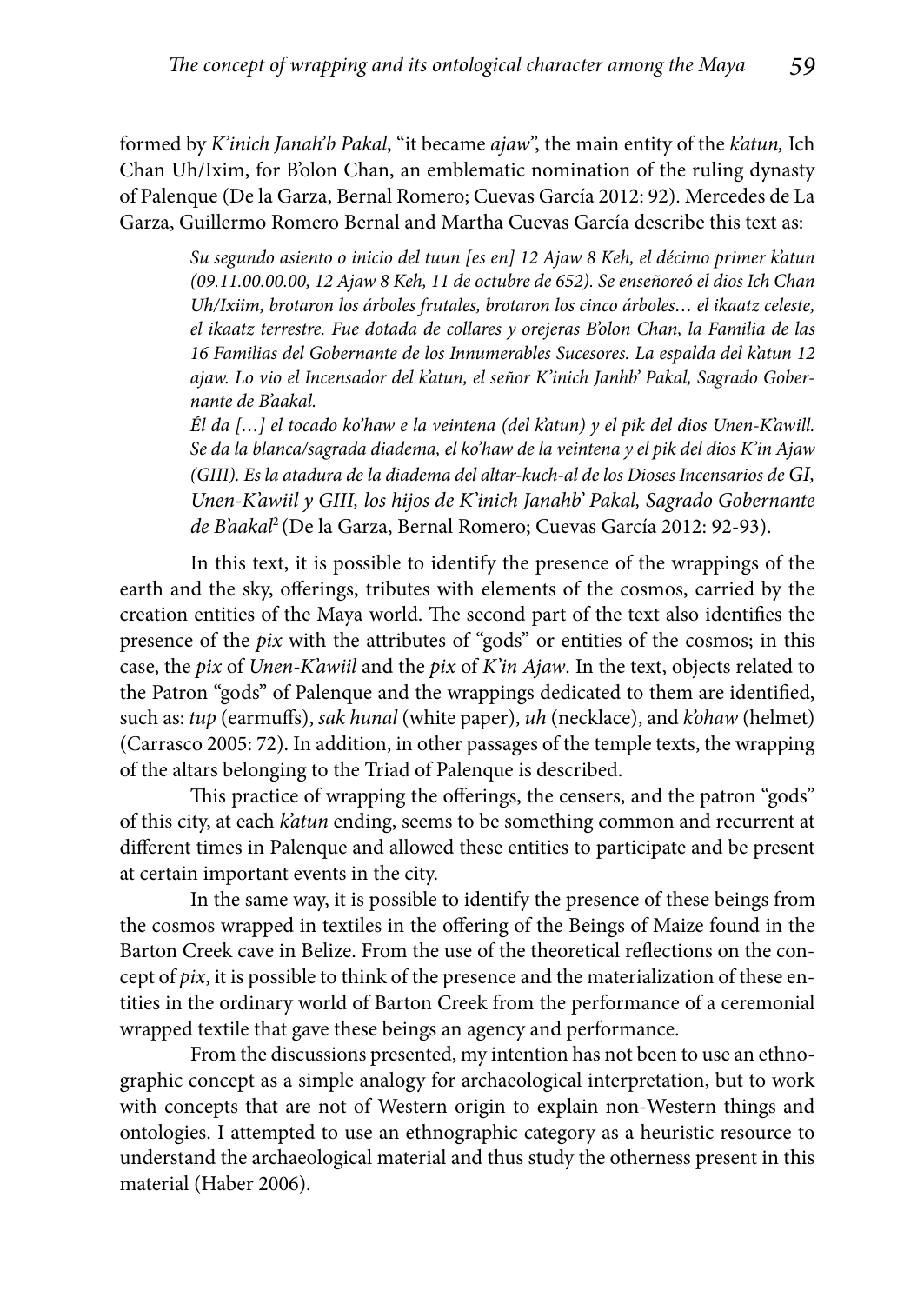With these reflections about the ontological character of the ceremonial textile wrappings, it is possible to think "together with the Maya peoples", and propose a change in the ideas about these elements (Atalay 2020; Haraway 1995). The textile object becomes a textile subject that acts in different social spheres where it is involved, forming a part of the dynamics between people, different beings, the landscape, and the different ontological spaces.

Since pre-Hispanic times, Maya weaving has been considered beyond its practical function of covering something, dressing a person, or carrying certain types of products. It is related to an ontological and fundamental importance in the life of the members of Maya societies and associated with a lunar entity in charge of births and textiles. This female being was named *Ix Chel* during the colonial period (Milbrath 1999: 141). This entity is also responsible for the creation of beings among the Maya from Yucatan, according to Friar Diego de Landa (1982).

The association between birth and textile is also observed among contemporary Maya groups, such as the Lacandon (Boremanse 1999), the Chamulas, located in Chiapas, Mexico (Rosenbaum 1999), and also among the Tz'utujil, with the idea that the birth process and textile manufacturing merge with each other (Prechtel and Carlsen 1988).

The reflections presented in this article align with the knowledge, philosophies, and concepts of contemporary Maya peoples. First, as a practice of an epistemic and ontological respect, a recognition of alterity, acknowledging the existence of such types of thoughts is a political act. The proposal raised here to bring and work with original concepts of the Maya peoples themselves to generate reflections and interpretations in the archaeological research relates to reflections of the construction of a pan-Maya concept of a Maya worldview. These ideas were thought of and proposed by Maya intellectuals and activists in Guatemala as tools in the search for their community, their legal, political, cultural claims, and as an agglutination of the processes of strengthening and claiming Maya culture, years after the Guatemalan Civil War (Cano Contreras, Page Pliego and Estrada Lugo 2018).

The idea of keeping an open mind to this wisdom and knowledge forgotten by the Western world, with its deep scientific base, is something fundamental to the exercise of an identity, of an expression of the ontologies of the Maya, something constantly denied by Western modernity and consequently by colonialism. The proposal of a dialogue of this knowledge and experiences with Western structures of our modern societies becomes an important tool in the constant fight for their rights, undertaken by indigenous peoples globally.

I believe that only through research that develops concepts beyond Western thought is the study of ontologies of the past and the contemporary possible. I think that such approaches can constitute an important tool for democratizing knowledge, with openness to the presence of other ontologies and other ways of thinking within the academic knowledge.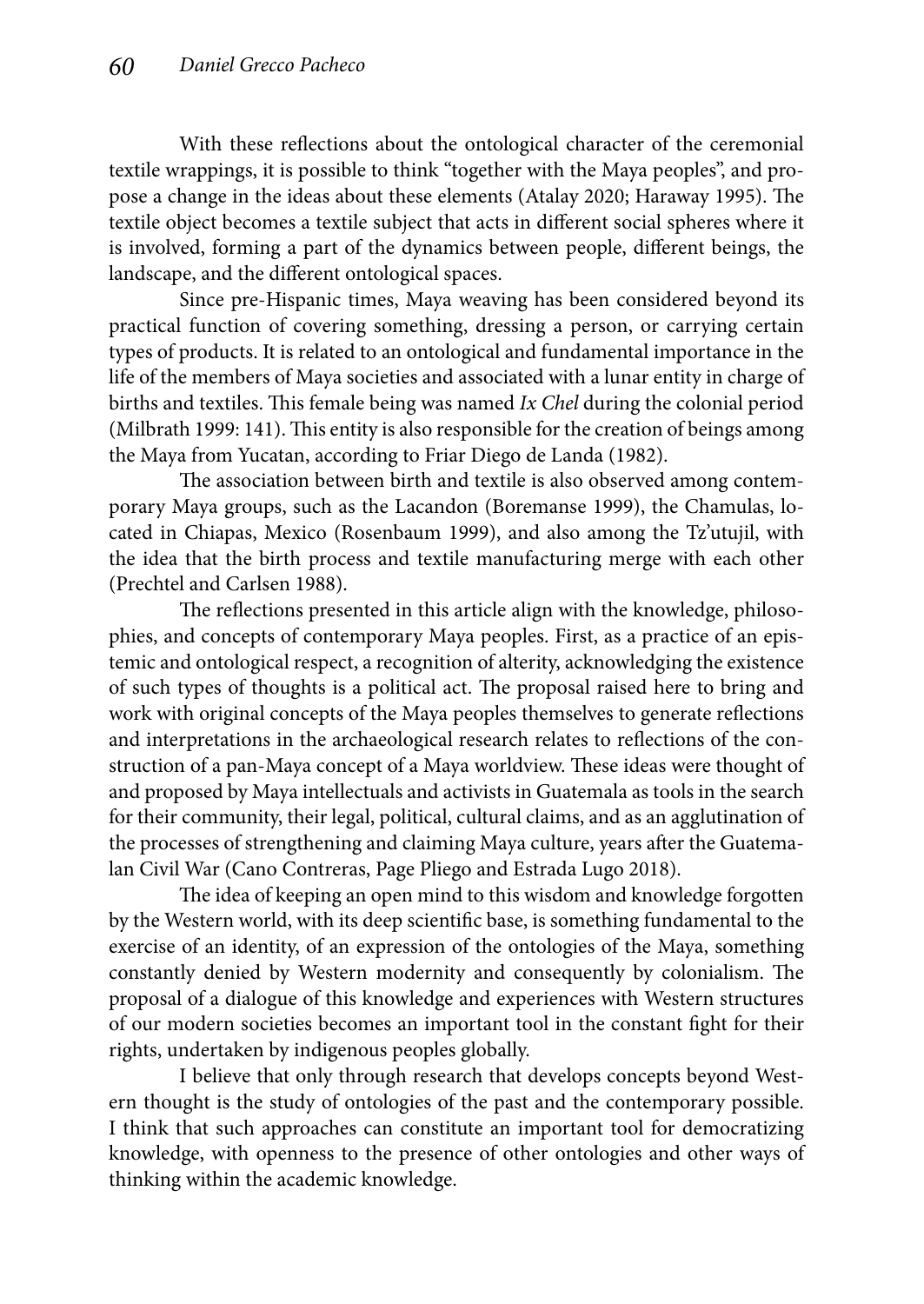### **Acknowledgments**

My expression of gratitude goes, first of all, to Dr. Stanislaw Iwaniszewski for inviting me to participate in the 3rd Warsaw Maya Meetings, held in May 2021, which inspired this paper. I am also grateful to Michal Gilewski and Agnieszka Hamann for their support during the event, and to my tutors Dr. Pedro Pitarch Ramón and Dr. José Luis Punzo Díaz, who generously helped me with this research project. Special thanks to Agnieszka Hamann, Ellis Davenport, and Michal Gilewski for their language revisions. And finally, this paper would never see the light of day without the scholarship from the National Council of Science and Technology, Conacyt-México.

#### **Notes**

- 1 The use of the term *Abya Yala* is an attempt to avoid the perpetuation of epistemic violence present in the society and academia of countries of both Americas. *Abya Yala* is a word that comes from the language of the Kuna people, located in present-day Colombia, and means "Mature Earth", "Living Earth", being a synonym of America, and the way these people treat this territory. Even though each of the different original peoples that inhabit the continent have different proper names to designate the place where they live or dwelt, the term *Abya Yala* has been increasingly used as a feeling of unity and belonging.
- 2 "*His second seat or start of the tuun [is at] 12 Ajaw 8 Keh, the eleventh k'atun (09.11.00.00.00, 12 Ajaw 8 Keh, October 11, 652). The god Ich Chan Uh / Ixiim ruled, the fruit trees sprouted, the five trees sprouted ... the celestial ikaatz, the terrestrial ikaatz. She was endowed with B'olon Chan necklaces and earmuff s, the Family of 16 Families of the Ruler of Countless Successors. The back of the k'atun 12 ajaw. It was seen by the Censer of the k'atun, K'inich Janhb' Pakal, Holy Ruler of B'aakal.*

 *He gives […] the ko'haw headdress in the twenties (of the k'atun) and the pik of the god Unen-K'awill. He gives himself the white / sacred diadem, the ko'haw of the twenties and the pik of the god K'in Ajaw (GIII). It is the binding of the diadem of the altar-kuch-al of the Censer Gods of GI, Unen-K'awiil and GIII, the sons of K'inich Janahb 'Pakal, Sacred Ruler of B'aakal"* (Translation by the author).

#### **References**

- Alberti, Benjamin and Yvonne Marshall
- 2009 Animating archaeology: local theories and conceptually open-ended methodologies. *Cambridge Archaeological Journal*, v. 19, n. 3, p. 344-356.
- Alberti, Benjamin; Andrew Merion Jones; Joshua Pollard
- 2013 Archaeology after interpretation: Returning to Archaeological Theory. Routledge, London and New York.
- Alberti, Benjamin
- 2016 Archaeologies of Ontology: Local Theories and Conceptually Open-ended Methodologies. *The Annual Review of Anthropology*, 45:163-79.

Anawalt, Patricia R.

2000 Textile Research from the Mesoamerican Perspective. In *Beyond Cloth and Cordage. Archaeological Textile Research in the Americas*, edited by Penelope Ballard Drooker y Laurie d. Wenster, pp. 205-228. The University of Utah Press, Salt Lake City.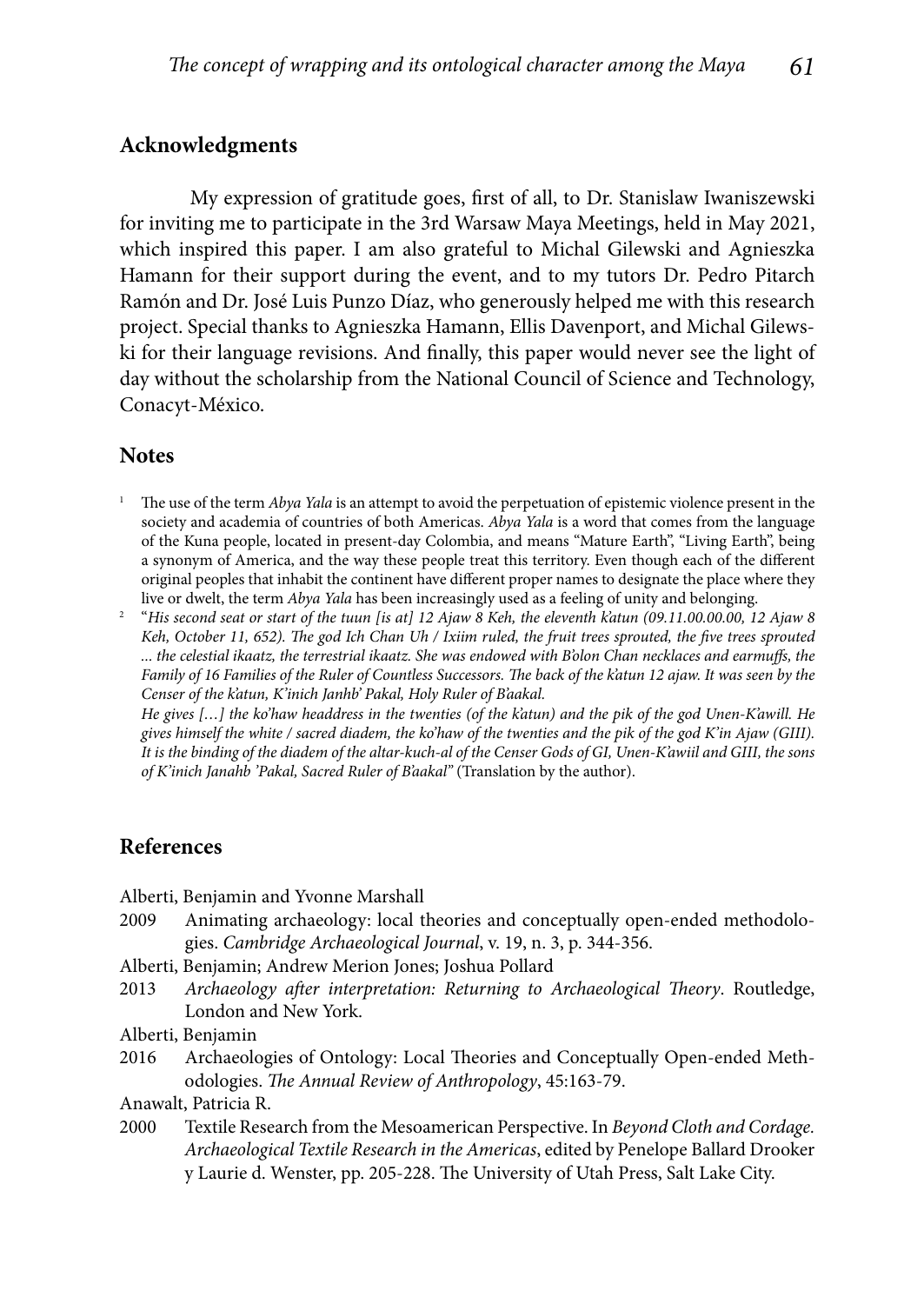Arzápalo Marín, H. Ramón

1995 *Calepino de Motul. Diccionario maya-español*. Universidad Nacional Autónoma de México. Instituto de Investigaciones Antropológicas, México.

Atalay, Sonia

2020 Indigenous Science for a World in Crisis. *Public Archaeology* [online]:1-16. DOI: 10.1080/14655187.2020.1781492.

Barrera Vásquez, Alfredo

1980 *Diccionario Maya Cordemex. Maya-español. Español-maya*. Edited by Juan Ramón Bastarrachea Manzano y William Brito Sensores; collaborators Refugio Vermont Salas, David Dzul Góngora, and Domingo Dzul Poot. Ediciones Cordemex, Mérida.

Berdan, Frances F.

1987 Cotton in Aztec Mexico: Production, Distribution and Uses. *Mexican Studies/Estudios Mexicanos*, Vol. 3, No. 2 (Summer, 1987):235-262.

Boot, Erik

2009 The Updated Preliminary Classic Maya-English, English-Classic Maya Vocabulary of Hieroglyphic Readings. Mesoweb Resources. http://www.mesoweb.com/ resources/vocabulary/index.html, accessed: October 10, 2020.

Booremanse, Didier

1999 Seventeenth Century Clothing of the Chol Lacandón and Neighboring Groups of the Southern Lowlands. In *Mayan Clothing and Weaving Th rough the Ages*, organized by Barbara Knoke de Arathoon, Nancie L. González, John M. Willemsen Devlin, translated by Jennifer H. de Keller, pp. 73-80. Museo Ixchel del Traje Indígena de Guatemala, Guatemala City.

Brown Vega, Margaret

2015 Ritual Practices and Wrapped Objects: Unpacking Prehispanic Andean Sacred Bundles. *Journal of Material Culture* 21 (2):223-251. https://doi. org/10.1177/1359183515610135

Calvin, Inga

- 2004 Maya Hieroglyphics Study Guide. www.famsi.org/mayawriting/calvin/glyph\_guide. pdf
- Cano Contreras, Eréndira Juanita, Jaime Plage Pliego and Erin Estrada Lugo
- 2018 La Construcción de la noción de Cosmovisión Maya en Guatemala. *Revista Pueblos y Fronteras Digital*, V. 13, pp. 1-29.

Carmack, Robert M.

- 1981 The Quiché Maya of Utatlán. University of Oklahoma Press, Norman.
- Carrasco, Michael
- 2005 The Mask Flange Iconographic Complex: The Art, Ritual, and History of a Maya Sa*cred Image*. PhD thesis in Philosophy. The University of Texas at Austin, Austin.

Carlsen, Robert S.

2011 *War for the Heart & Soul of a Highland Maya Town.* University of Texas Press, Austin.

Christenson, Allen J.

2006 Sacred Bundle Cults in Highland Guatemala. In *Sacred Bundles. Ritual Acts of Wrapping and Binding in Mesoamerica*, organized by Julia Guernsey and Kent F. Reilly, pp. 226-246. Boundary end Archaeology Research Center, North Carolina.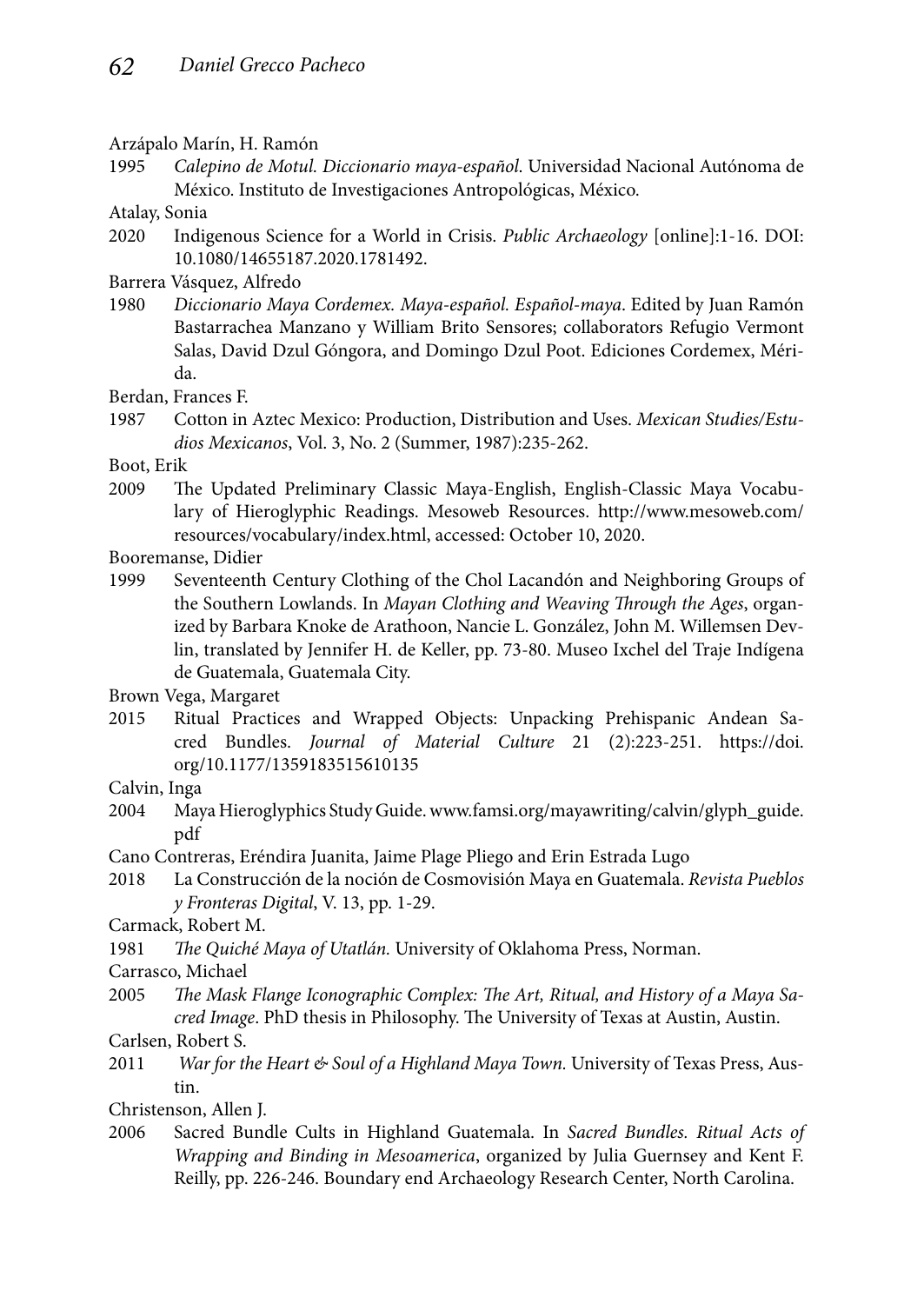De La Garza, Mercedes; Guillermo Bernal Romero; Martha Cuevas García

2012 *Palenque-Lakamha': Una presencia inmortal del pasado indígena*. Fondo de Cultura Económica, Mexico.

Deleuze, Gilles; Felix Guattari

1999 *Mil Platôs. Capitalismo e Esquizofrenia.* Vol. 3. Translation, Aurélio Guerra Neto, Ana Lúcia de Oliveira, Lúcia Cláudia Leão e Suely Rolnik. Editora 34, São Paulo.

Edgeworth, Matt

2012 Follow the Cut, Follow the Rhythm, Follow the Material. *Norwegian Archaeological Review,* vol. 45, n.1:76-92.

Fowler, Chris

2013 Dynamic Assemblages, or the Past is What Endures: Change and the Duration of Relations. In *Archaeology after interpretation: Returning to Archaeological Theory*, organized by Benjamin Alberti; Andrew Merion Jones; Joshua Pollard, pp. 235-256. Routledge, London and New York.

Gell, Alfred

1998 Art and Agency: An Anthropological Theory. Clarendon, Oxford.

Grecco Pacheco, Daniel

2019 Ontologías envueltas: conceptos y prácticas sobre los envoltorios de tejido entre los mayas. *Antípoda, Revista de Antropología y Arqueología*, n. 37, p. 119-135. DOI: https://doi.org/10.7440/antipoda37.2019.06

Haber, Alejandro

2006 Agricola est quem domus demonstrat. In *Contra la tiranía tipológica en arqueología: una visión desde Suramérica*, organized by Cristóbal Gnecco et al., pp. 57-73. Universidad de Los Andes, Facultad de Ciencias Sociales, CESO, Bogotá.

Haraway, Donna

1995 Saberes Localizados: a questão da ciência para o feminismo e o privilégio da perspectiva parcial. *Cadernos Pagu* (5):07-41.

Harrison-Buck, Eleanor

- 2020 Maya relations with the material world. In *The Maya World*, edited by Scott R. Hutson and Traci Arden, pp. 424-442. Routledge, London and New York.
- Henare, Amiria, Martin Holbraad and Sari Westell

2007 *Th inking through things: theorising artefacts ethnographically.* Routledge London.

- Holbraad, Martin and Morten Axel Pedersen
- 2017 *The Ontological Turn. An Anthropological Exposition*. Cambridge University Press, Cambridge.

Houston, Stephen

2014 *The Life Within. Classic Maya and the Matter of Permanence*. Yale University Press, New Haven.

Ingold, Tim

2000 *The Perception of the Environment: Essays on Livelihood, Dwelling, and Skill.* Routledge: London.

Ingold, Tim

2015 *Estar Vivo. Ensaios sobre Movimento, Conhecimento e Descrição*. Editora Vozes, Petrópolis.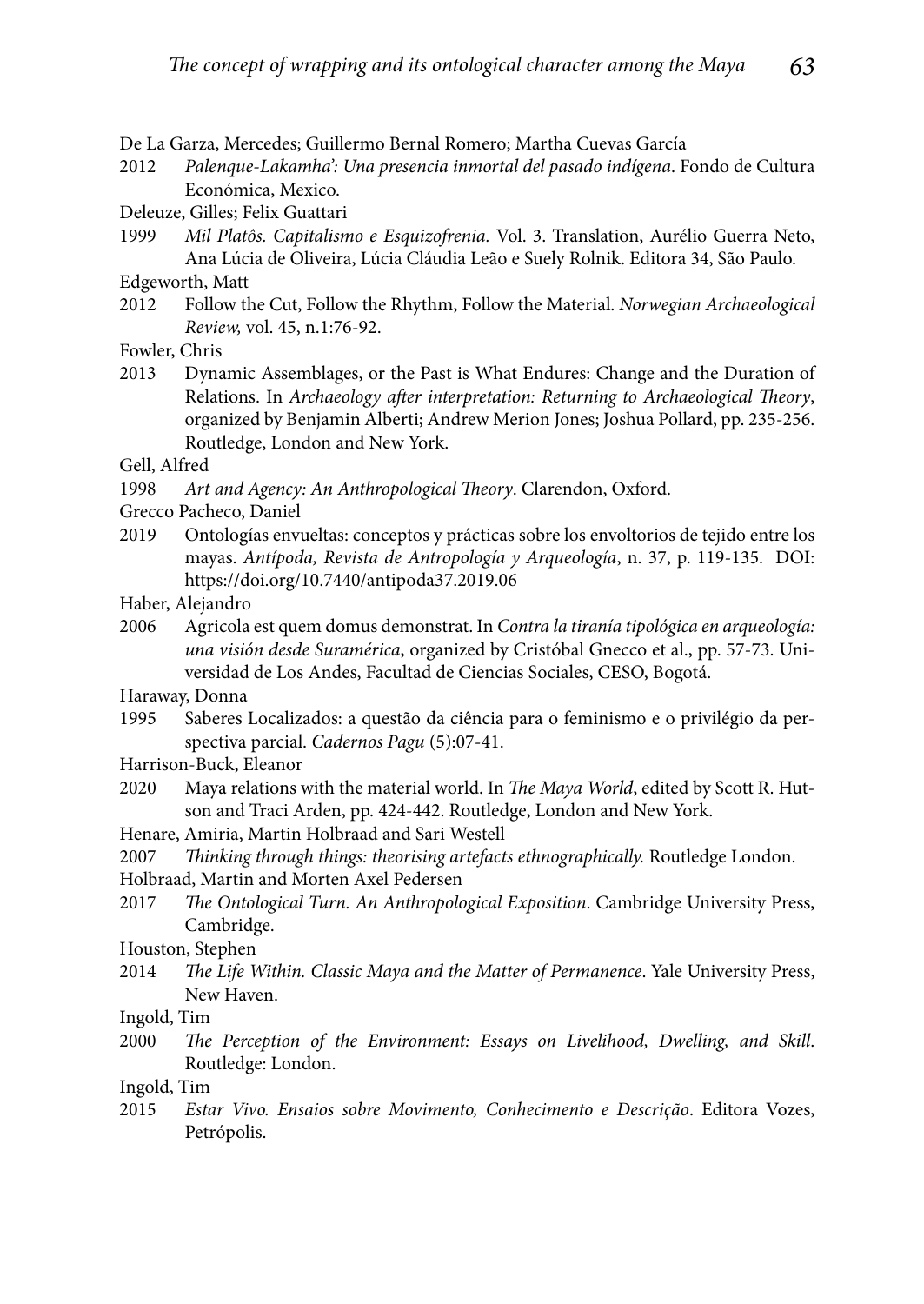2015 Cielo Tejido, Tierra Enredada. El Paradigma de una Tejedora del Cosmos Mesoamericano. In *Cielos e Inframundos. Una Revisión de las Cosmologías Mesoamericanas*, organized by Ana Díaz, pp. 219-256. Universidad Nacional Autónoma de México, Mexico.

Laguens, Andrés Gustavo

- 2013 Unstable Contexts: Relational Ontologies and Domestic Settings in Andean Northwest Argentina. In *Archaeology after interpretation: Returning materials to archaeological theory*, organized by Benjamin Alberti; Andrew Meirion Jones; Joshua Pollard, pp. 97-114. Routledge, London and New York.
- Landa, Fray Diego de

1982 *Relación de las cosas de Yucatán*, 12ª ed. Miguel Ángel Porrúa, Mexico.

Looper, Matthew G.

2006 Fabric Structures in Classic Maya Art and Ritual. In *Sacred Bundles. Ritual Acts of Wrapping and Binding in Mesoamerica*, organized by Julia Guernsey and Kent F. Reilly III, pp. 80-104. Boundary end Archaeology Research Center, North Carolina.

Mendelson, Michael

- 1958 A Guatemalan Sacred Bundle. *Man* 58 (170):121-26.
- Milbrath, Susan
- 1999 *Star Gods of the Maya: Astronomy in Art, Folklore, and Calendars*. University of Texas Press, Austin.
- Morehart, Christopher, Jaime J. Awe, Michael J. Mirro, Vanessa A. Owen y Christopher Helmke
- 2004 Ancient Textile Remains From Barton Creek Cave, Cayo District, Belize. *Mexicon*, Vol. 26, No. 3 (June 2004):50-56.

Olivier, Guilhem

2007 Sacred Bundles, Arrows, and New Fire. Foundation and Power in the Mapa de Cuauhtinchan. In: *Cave, City, and Eagle's Nest: An Interpretive Journey through the Mapa de Cuauhtinchan No. 2*, organized by David Carrasco and Scott Sessions, pp. 281-313, University of New Mexico Press, Albuquerque.

Olsen, Bjornar

2010 *In Defense of Things. Archaeology and the Ontology of Objects. Altamira Press, Mar*yland.

Pitarch, Pedro

- 2020 La Línea del Pliegue. Ensayo de Topologia Mesoamericana. In *Mesoamérica. Ensayos de Etnografía Teórica*, organized by Pedro Pitarch, pp. 193-230. Nola Editores, Madrid.
- Prechtel, Martin and Robert Carlsen
- 1988. Weaving and cosmos amongst the Tzutujil Maya of Guatemala. *Res: Anthropology and Aesthetics*, 1988, vol. 15, no 1, p. 122-132.

Rosenbaum, Brenda Picciotto

1999 Maya Women, Weaving and Ethnic Identity: A Historial Essay. In *Mayan Clothing*  and Weaving Through the Ages, organized by Barbara Knoke de Arathoon, Nancie L. González, John M. Willemsen Devlin, translated by Jennifer H. de Keller, pp. 157- 170. Museo Ixchel del Traje Indígena de Guatemala, Guatemala City.

Klein, Cecilia, F.